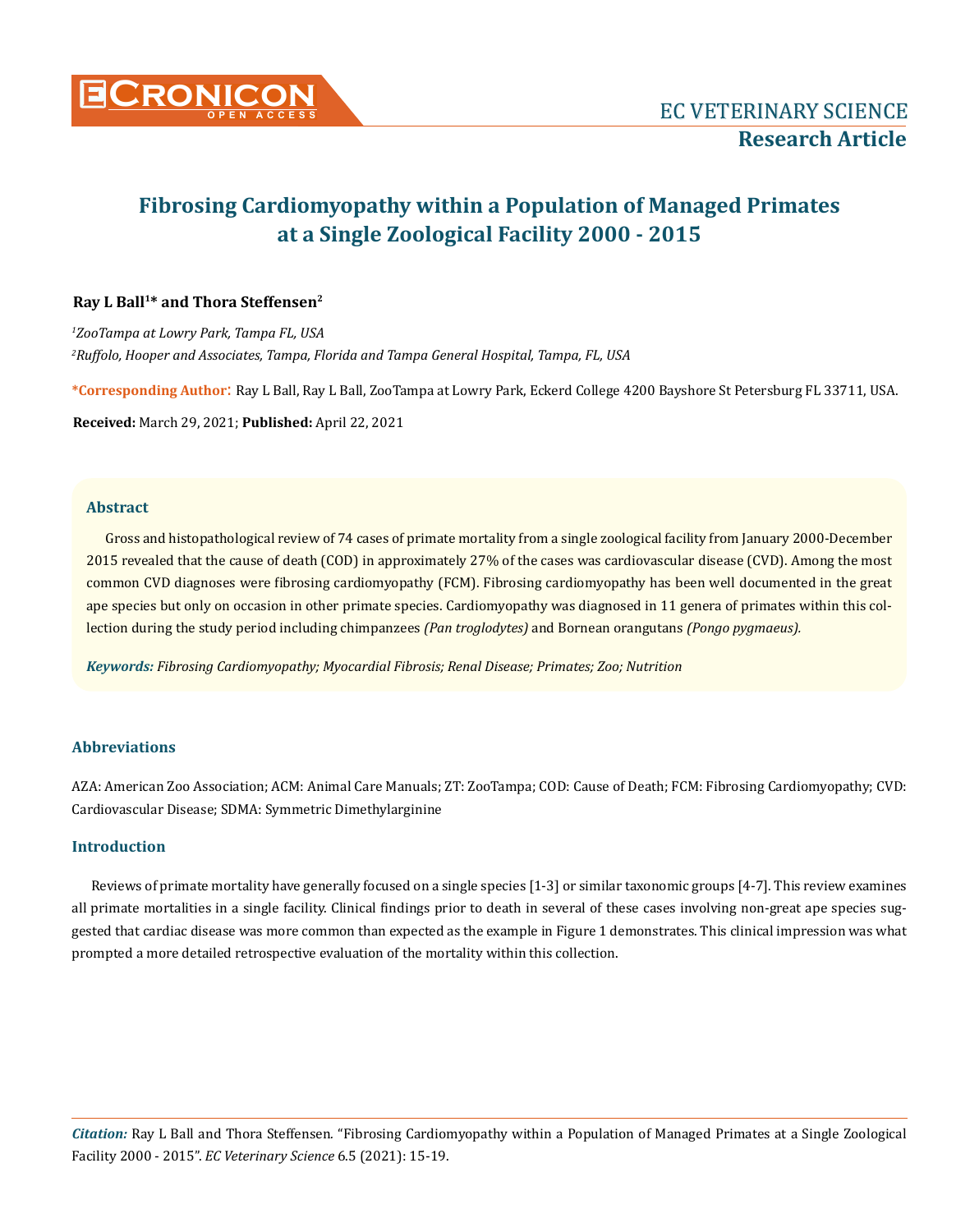16



*Figure 1: 1a. Lateral radiograph of 8 yr. 1 month old male Angola colobus (Colobus angolensis) found laterally recumbent and weakly responsive. Cardiomegaly is clearly seen with tracheal elevation and increased sternal contact. This colobus expired during this evaluation. 1b. Posterior left ventricle showing discoloration in the posterior wall (basally). This area corresponded with fibrosis seen microscopically. 1c. 4-chamber view (anterior half) of X-year old Silvery langur (Trachypithecus cristatus) that suffered cardiac arrest during pre-shipment exam, showing enlarged, dilated left ventricle with marked apical thinning and discrete gray discoloration in the septum and apex. 1d. Trichrome stain of the apical left ventricle, demonstrates both interstitial fibrosis (blue) and areas with replacement of myocytes (red) by fibrosis.*

#### **Materials and Methods**

All primates at ZooTampa at Lowry Park (ZT) are cared for utilizing the best practices currently known as detailed in the American Zoo Associations (AZA) Animal Care Standards (ACMs). An ACM is finalized for chimpanzees (*Pan troglodytes*), Bornean orangutans (*Pongo pygmaeus*), *lowland gorillas* (*Gorilla gorilla gorilla*) and the genus Eulemur*.* Ethical approval was not required because no animals were used for research in this study. Primate deaths were reviewed at ZT from January 1, 2000 until December 15, 2015. A subset of these records that included both gross necropsy and comprehensive histopathological findings were then evaluated. Cause of death or other significant histological findings as defined by the consulting pathologist were tabulated. Several veterinary and a human pathologist were utilized in case evaluations over this period. Cause of death or significant histological findings were then reviewed based on sex, age, infectious vs. non-infectious, and organ system. Organ systems were defined as respiratory, reproductive, renal, neurological, hepatic, gastrointestinal, cardiovascular, neoplasia, and miscellaneous. Stillbirths were not included in this review nor were neonates that had apparently been cannibalized. Miscellaneous category included anything not categorized in the preceding groups and included sepsis, disseminated amyloidosis and trauma.

*Citation:* Ray L Ball and Thora Steffensen*.* "Fibrosing Cardiomyopathy within a Population of Managed Primates at a Single Zoological Facility 2000 - 2015". *EC Veterinary Science* 6.5 (2021): 15-19.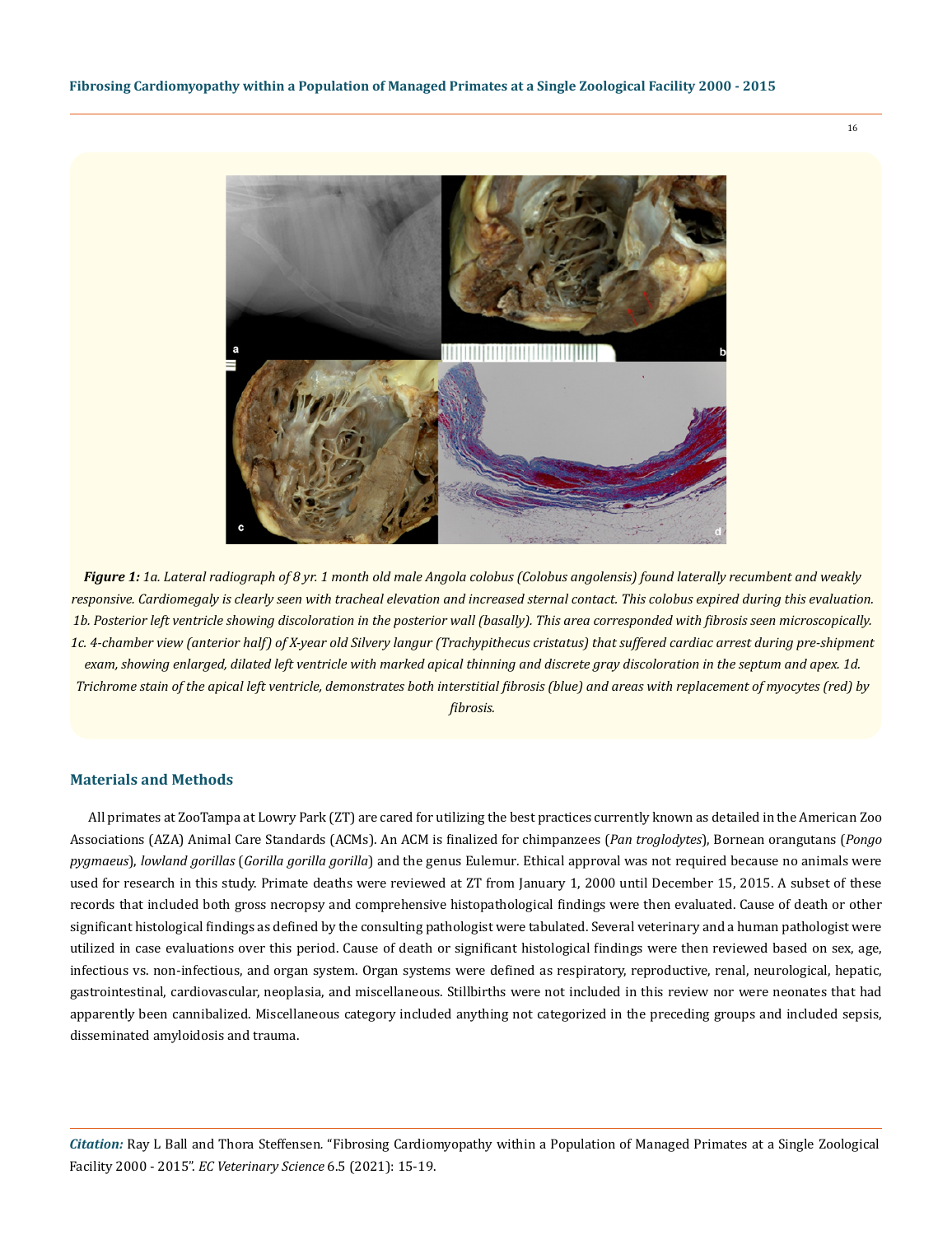#### **Results and Discussion**

108 primate deaths were recorded during this study period with 74 meeting the inclusion criteria (Table 1). Eleven different genera were represented, including two great ape species. When all species deaths were summated, 36/74 (48.6%) were male, 28/74 (37.8%) female and 10/74 (13.5%) unknown sex. Primates of unknown sex were always neonates and sex was not recorded in some instances. Neonates comprised 17/74 (23%), juveniles and adults together accounted for 40/74 (55%), and geriatric 17/74 (23%) of all primate deaths. Infectious causes were noted as COD or a significant feature in 31/74 deaths (41.9%) and non-infectious deaths were seen in 43/74 cases (58.1%). Four cases of neoplasia as COD (5.4%) were also seen and counted as non-infectious deaths. The cardiovascular system was the most commonly implicated organ system in terms of COD or predominant pathological feature (20/74, 27%), followed by miscellaneous (14/74, 18.9%), hepatic and respiratory equally (11/74, 14.9%), renal (7/74, 9.5%), gastrointestinal (6/74, 8.1%), neurological (3/74, 4%), and reproductive (2/74, 2.7%). Within the cardiovascular category, five of the 20 cases (25%) were due to infectious causes, four of these were due to encephalomyocarditis virus infection and one case of toxoplasmosis myocarditis. The vast majority of cardiovascular deaths were due to cardiomyopathy (15/20, 75%). A single case of dilated cardiomyopathy was noted as well as 3 cases of hypertrophic cardiomyopathy with significant fibrosing. Fibrosing cardiomyopathy (FCM) was determined to be COD in 11/20 (55%) of the cardiovascular deaths (Figure 1). Cardiac fibrosis as a histological finding was significant in 14/20 (70%) of the cardiovascular related deaths with 10 of them (71.4%) also having significant renal lesions. Six of seven cases with renal disease as the COD had cardiac fibrosis (85.7%). Significant histopathological lesions, typically chronic nephritis or glomerulonephritis were noted in 37/74 (50%) of all the cases even if the renal lesions were not implicated as COD.

| Genus           | <b>No. Individuals</b> | <b>Myocardial fibrosis</b> | <b>Renal pathology</b> |
|-----------------|------------------------|----------------------------|------------------------|
| Alouatta        | 1                      |                            |                        |
| Calicebus       | 5                      |                            | X                      |
| Callithrix      | 12                     |                            | X                      |
| Colobus         | 7                      | X                          | X                      |
| Erythrocebus    | 3                      | X                          | X                      |
| Eulemur         | $\overline{c}$         |                            |                        |
| Lemur           | 3                      | X                          | X                      |
| Leontopithecus  | 10                     | X                          | X                      |
| Mandrillus      | 3                      | X                          | X                      |
| <b>Otolemur</b> | 1                      |                            |                        |
| Pan             | 4                      | X                          | X                      |
| Pongo           | 1                      | X                          | X                      |
| Saimiri         | 13                     | X                          | X                      |
| Symphalangus    | 2                      | X                          | X                      |
| Trachypithecus  | 2                      | X                          | X                      |
| Varecia         | 5                      | X                          | X                      |

*Table 1: Genera of primates included in the final analysis of mortality review from 2000-2015. Myocardial fibrosis category includes fibrosing cardiomyopathy (FCM) and hypertrophic cardiomyopathy (HCM) with significant reported cardiac fibrosis. Renal pathology category includes renal disease as cause of death as well as notable renal pathology.* 

*Citation:* Ray L Ball and Thora Steffensen*.* "Fibrosing Cardiomyopathy within a Population of Managed Primates at a Single Zoological Facility 2000 - 2015". *EC Veterinary Science* 6.5 (2021): 15-19.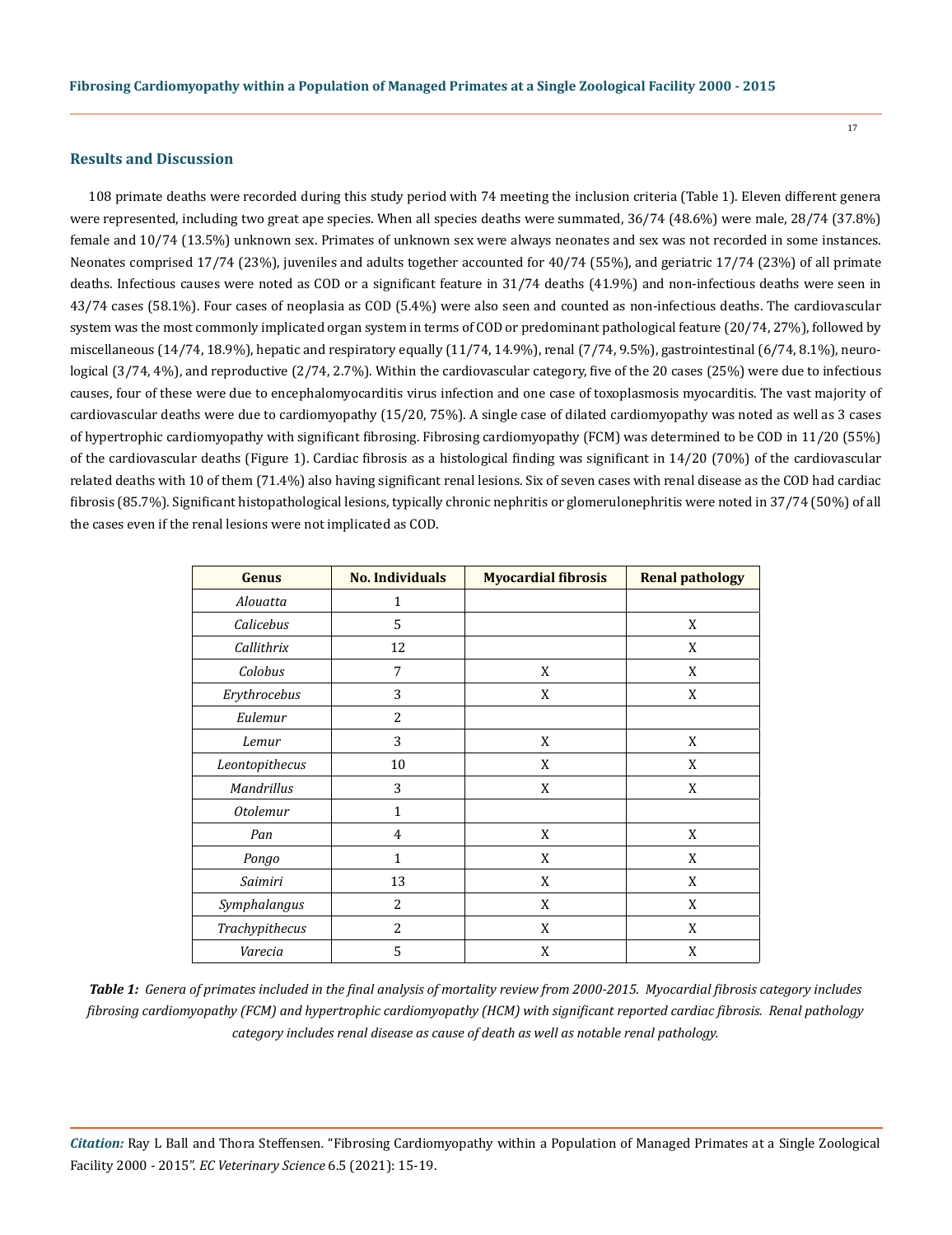While this review is descriptive in nature and statistical comparisons were not attempted, there are notable findings that were unexpected. Reviews of this nature have limitations due to the small number of individuals but can provide a general database to detect the presence of any trends or common features that may exist. The age distribution of deaths shows the juvenile and adults group together with the most mortality. This is in contrast to the expectation that mortalities would be expected to be highest in neonates or geriatric within a given population [4]. Infectious causes have also been reported to be significant COD in primates [1,7], but non-infectious causes found were found more often in this review. Cardiovascular events, particularly myocardial fibrosis, was a leading contributor to primate deaths in this facility. While myocardial fibrosis is well documented in great apes [8,9], it has not received much attention in other primates until recently [10]. An interesting association made in this review is the one between myocardial fibrosis and renal pathology. While renal pathology has been noted previously [5,9], this association between the two organ systems has not been examined until recently [11]. Uremic cardiomyopathy or cardiorenal syndrome warrants closer examination both from an etiological perspective and for interventions. The myocardial fibrosis across numerous genera of primates at a single facility strongly suggests a common environmental cause and nutrition is the suspected cause in all these species. High calorie, low fiber, and especially high sodium diets are all potential contributing factors to compromised renal and cardiovascular health. Sodium is extraordinarily low when measured in wild mountain gorilla diets [12] and easily exceeded in captivity. Monitoring blood pressure and echocardiology evaluations in trained primates may not be a sensitive enough indicator of impending cardiovascular disease as changes in pressure and volume load occur later in the course of the disease [13]. Myocardial fibrosis can be seen in early chronic kidney disease in humans without elevations in serum creatinine [14]. Utilizing symmetric dimethylarginine (SDMA) in primates may be useful in monitoring renal health but also a potential biomarker for cardiac fibrosis in all primate species.

## **Conclusion**

The associations shown in this review suggest that all primate species managed in captivity and fed typical diets consisting of a predominance of commercial primate biscuit should be considered at risk for developing renal disease and potentially FCM. Sodium intake warrants further investigation as a possible cause for the renal and ultimately cardiac pathology seen in such a wide array of species. Monitoring blood pressure and echocardiology in primates may only be useful in managing primates that have already developed pathology but because it is not sensitive has limitations in helping determine etiologies and providing preventative care measures. It is suspected that renal pathology precedes most of the cardiac changes seen in myocardial fibrosis in all primate species. Monitoring renal function may be a more sensitive indicator of both renal and potentially cardiac health. A deviation from a completely forage based diet in most of these species to one that consist of commercial primate biscuits may need more evaluation as well. The potential for enhanced sodium uptake in tropical herbivores may also need to be considered in the face of sodium provided in rations of managed primates.

#### **Acknowledgements**

The authors would like to thank the veterinary and primate staff at ZooTampa.

# **Conflict of Interest**

No financial interest or any conflict of interest exists.

#### **Bibliography**

- 1. Dick EJ., *et al*[. "Mortality in Captive Baboons \(Papio Spp.\): A-23-Year Study".](https://pubmed.ncbi.nlm.nih.gov/24483852/) *Journal of Medical Primatology* 43.3 (2014): 169-196.
- 2. Heugten K., *et al*[. "Sixteen-Year Review of the Population Trends and Mortality Causes for Captive Woolly Monkey](https://zslpublications.onlinelibrary.wiley.com/doi/abs/10.1111/j.1748-1090.2009.00106.x) *Lagothrix* Spp". *[International Zoo Yearbook](https://zslpublications.onlinelibrary.wiley.com/doi/abs/10.1111/j.1748-1090.2009.00106.x)* 44.1 (2010): 212-217.

*Citation:* Ray L Ball and Thora Steffensen*.* "Fibrosing Cardiomyopathy within a Population of Managed Primates at a Single Zoological Facility 2000 - 2015". *EC Veterinary Science* 6.5 (2021): 15-19.

18